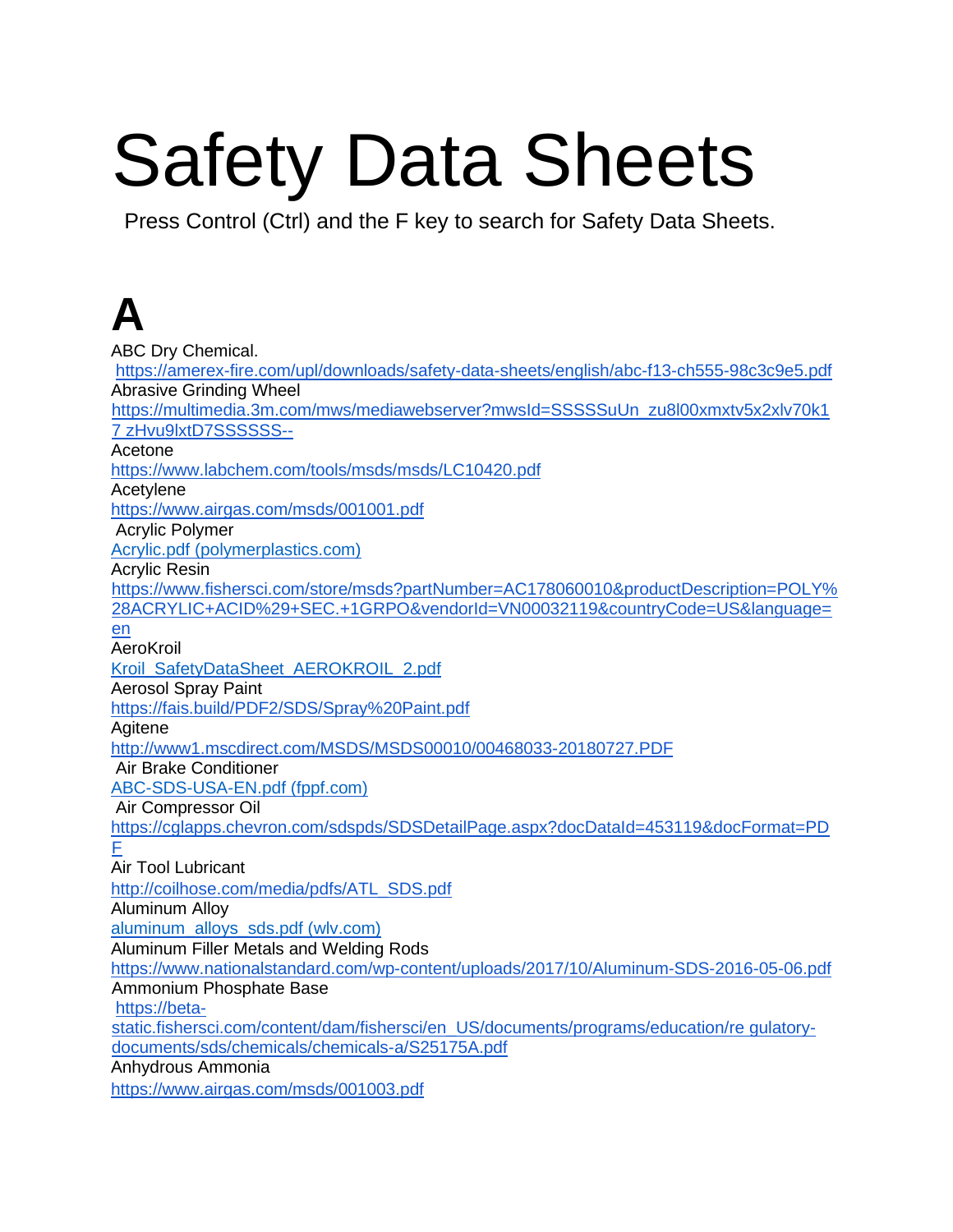Argon

<https://www.airgas.com/msds/001004.pdf> **Asphalt** [https://www.sinclairoil.com/sites/default/files/MSD](https://www.sinclairoil.com/sites/default/files/MSDS.Bulk%20Products.Asphalt_0.pdf) [S.Bulk%20Products.Asphalt\\_0.pdf](https://www.sinclairoil.com/sites/default/files/MSDS.Bulk%20Products.Asphalt_0.pdf) Ashford Formula <https://ashfordformula.com/wp-content/uploads/Ashford-Formula-SDS-Canada-EN.pdf>

**B** 

Benzene [Safety Data Sheet \(novachem.com\)](http://www.novachem.com/wp-content/uploads/Benzene_SDS_AMER_CAEN.pdf#:%7E:text=Benzene%20Other%20means%20of%20identification%20Common,name%28s%29%2C%20synonym%28s%29%3A%20SDS%20number%3A%20Benzene%2C%20benzol) Black Beauty <https://ebpaving.com/wp-content/uploads/2013/09/Black-Beauty-Abrasives.pdf> Black Liquor <https://www.westrock.com/-/media/pdf/safety-data-sheets/wr0011black-liquor.pdf?la=en> Block Filler [https://www.texcote.com/wp-content/uploads/2017/03/Tex\\_Cote\\_\\_Block\\_Filler\\_SDS\\_GHS-](https://www.texcote.com/wp-content/uploads/2017/03/Tex_Cote__Block_Filler_SDS_GHS-2016-12-15-1.pdf)[2016 -12-15-1.pdf](https://www.texcote.com/wp-content/uploads/2017/03/Tex_Cote__Block_Filler_SDS_GHS-2016-12-15-1.pdf) Bonded Abrasive Disk [https://dental.keystoneindustries.com/wp-content/uploads/2015/11/Aluminum-Oxide-Rubber-Bo](https://dental.keystoneindustries.com/wp-content/uploads/2015/11/Aluminum-Oxide-Rubber-Bonded-Abrasive-Discs-SDS-US-20140715.pdf)  [nded-Abrasive-Discs-SDS-US-20140715.pdf](https://dental.keystoneindustries.com/wp-content/uploads/2015/11/Aluminum-Oxide-Rubber-Bonded-Abrasive-Discs-SDS-US-20140715.pdf) Brakleen <http://docs.crcindustries.com/msds/5151.pdf> [B](http://docs.crcindustries.com/msds/5151.pdf)rake Fluid <https://ebpaving.com/wp-content/uploads/2013/09/Brake-fluid-DOT-3.pdf>

**C** 

CA 3400 [SafeGard-CC-3400-SDS | Sanchem, Inc.](https://www.sanchem.com/docs/SDS-Sheets/SafeGard-CC-3400-SDS.pdf) CA 3600 <http://flamemaster.com/wp-content/uploads/2014/07/MSDS-TEMPLATE-CS3600-ALL.pdf> Cadmium Oxide [Safety Data Sheet \(nwmissouri.edu\)](http://www.dcfinechemicals.com/files2/Hojas%20de%20seguridad%20(EN)/102670-SDS-EN.pdf) **Cadweld** [request.pdf \(nvent.com\)](https://www.nvent.com/sites/default/files/acquiadam/assets/CADWELD_US.pdf) Calcium Chloride [https://beta-static.fishersci.com/content/dam/fishersci/en\\_US/documents/programs/education/re](https://beta-static.fishersci.com/content/dam/fishersci/en_US/documents/programs/education/re)  [gulatory-documents/sds/chemicals/chemicals-c/S25222A.pdf](https://beta-static.fishersci.com/content/dam/fishersci/en_US/documents/programs/education/regulatory-documents/sds/chemicals/chemicals-c/S25222A.pdf) Calcium Hydroxide [https://beta](https://beta-static.fishersci.com/content/dam/fishersci/en_US/documents/programs/education/regulatory-documents/sds/chemicals/chemicals-c/S25225.pdf)[static.fishersci.com/content/dam/fishersci/en\\_US/documents/programs/education/re gulatory](https://beta-static.fishersci.com/content/dam/fishersci/en_US/documents/programs/education/regulatory-documents/sds/chemicals/chemicals-c/S25225.pdf)[documents/sds/chemicals/chemicals-c/S25225.pdf](https://beta-static.fishersci.com/content/dam/fishersci/en_US/documents/programs/education/regulatory-documents/sds/chemicals/chemicals-c/S25225.pdf) Calcium Nitrate <https://www.nwmissouri.edu/naturalsciences/sds/c/Calcium%20Nitrate%20Solution.pdf> Carbon And Alloy Steels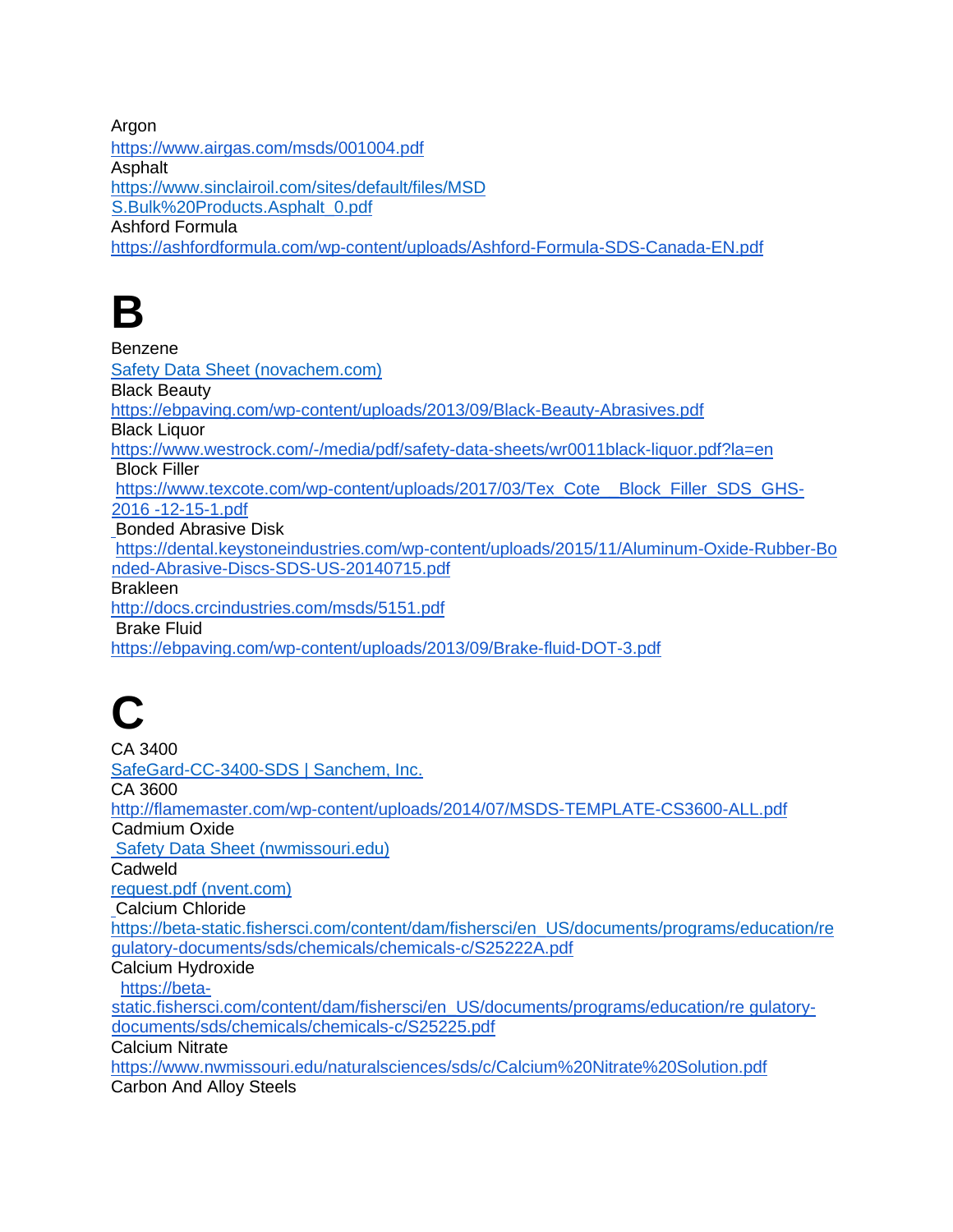[MSDS for bar Steel \(endeavorsuite.com\)](https://cdnmedia.endeavorsuite.com/images/organizations/73bcb1bd-4c31-496d-9bf3-1837c798a617/SDS-Bar%20Steel-2019.pdf) [C](https://www.gerdau.com/northamerica/en/productsservices/Documents/GLN%20Certifications/MSDS/Safety%20Data%20Sheets/SDS%20(USA%20ENG)/Carbon_and_Alloy_Steels.pdf)arbon Dioxide <https://www.airgas.com/msds/001013.pdf> Carbon Monoxide <https://amp.generalair.com/MsdsDocs/PA4576S.pdf> Carbon Steel Welding Wire <https://www.nationalstandard.com/wp-content/uploads/2017/10/Viking-SDS-2016-Apr.pdf> Caustic Soda, Liquid (all Types) [cs\\_25\\_sds.pdf \(chemcentral.com\)](https://www.chemcentral.com/media/product_attribute/sds_file/c/s/cs_25_sds.pdf) Carbon Steel Welding Wire [https://www.nationalstandard.com/wp-content/uploads/2017/10/Carbon-Steel-Welding-Wire-SD](https://www.nationalstandard.com/wp-content/uploads/2017/10/Carbon-Steel-Welding-Wire-SDS-Feb-2019.pdf)  [S-Feb-2019.pdf](https://www.nationalstandard.com/wp-content/uploads/2017/10/Carbon-Steel-Welding-Wire-SDS-Feb-2019.pdf) [C](https://www.nationalstandard.com/wp-content/uploads/2017/10/Carbon-Steel-Welding-Wire-SDS-Feb-2019.pdf)B 100 <https://documents.walter.com/webform/documents/walter/msds/usa/en/L-155.pdf> CB 120-R1 <https://hazard.com/msds/files/bzp/bzptt.html> Cement [https://www.lehighhanson.com/docs/default-source/safety-data-sheets/sds-portland](https://www.lehighhanson.com/docs/default-source/safety-data-sheets/sds-portland-cement.pdf?sfvrsn=9af4a05f_4)[cement.pdf ?sfvrsn=9af4a05f\\_4](https://www.lehighhanson.com/docs/default-source/safety-data-sheets/sds-portland-cement.pdf?sfvrsn=9af4a05f_4) **Chlorine** <https://www.airgas.com/msds/001015.pdf> Chlorine Dioxide [https://ecosensecompany.com/wp-content/uploads/2016/09/ClorDiSys-SDS-Chlorine-Dioxide-](https://ecosensecompany.com/wp-content/uploads/2016/09/ClorDiSys-SDS-Chlorine-Dioxide-Gas.pdf)[G as.pdf](https://ecosensecompany.com/wp-content/uploads/2016/09/ClorDiSys-SDS-Chlorine-Dioxide-Gas.pdf) Chlorine Liquid <https://www.1ssh.com/useful-information/SDS-6%20LIQUID%20CHLORINE-8080.pdf> Chloropicrin <https://www.homeparamount.com/pdf/doc-chloropicrin-sds-1548424812.pdf> **Concrete** [SDS\\_Conrete-Supply\\_Co.pdf \(concretesupplyco.com\)](http://concretesupplyco.com/wp-content/uploads/2017/01/SDS_Conrete-Supply_Co.pdf) [C](http://redimix-concrete.com/wp-content/uploads/2015/11/Redi-Mix-Concrete-SDS.pdf)ool Amp <https://irp-cdn.multiscreensite.com/5a37792a/files/uploaded/CA%20MSDS-HMIS%20ratings.pdf> **Copper** [https://www.teck.com/media/2015-Products-Copper\\_Metal\\_SDS\\_-\\_2.1.1.pdf](https://www.teck.com/media/2015-Products-Copper_Metal_SDS_-_2.1.1.pdf) Corn Starch [S25580.pdf \(fishersci.com\)](https://beta-static.fishersci.com/content/dam/fishersci/en_US/documents/programs/education/regulatory-documents/sds/chemicals/chemicals-c/S25580.pdf) Curing Compound <https://www.wrmeadows.com/MSDS-PDF/3112500-2.pdf>

#### Cut Off and Grinding Wheels

[https://multimedia.3m.com/mws/mediawebserver?mwsId=SSSSSuUn\\_zu8l00xMxmeoxteMv70k](https://multimedia.3m.com/mws/mediawebserver?mwsId=SSSSSuUn_zu8l00xMxmeoxteMv70k17zHvu9lxtD7SSSSSS--)  [17zHvu9lxtD7SSSSSS--](https://multimedia.3m.com/mws/mediawebserver?mwsId=SSSSSuUn_zu8l00xMxmeoxteMv70k17zHvu9lxtD7SSSSSS--)

#### **D**

Denatured Alcohol <http://sds.chemtel.net/webclients/ram/XQ6210.pdf> Diesel 1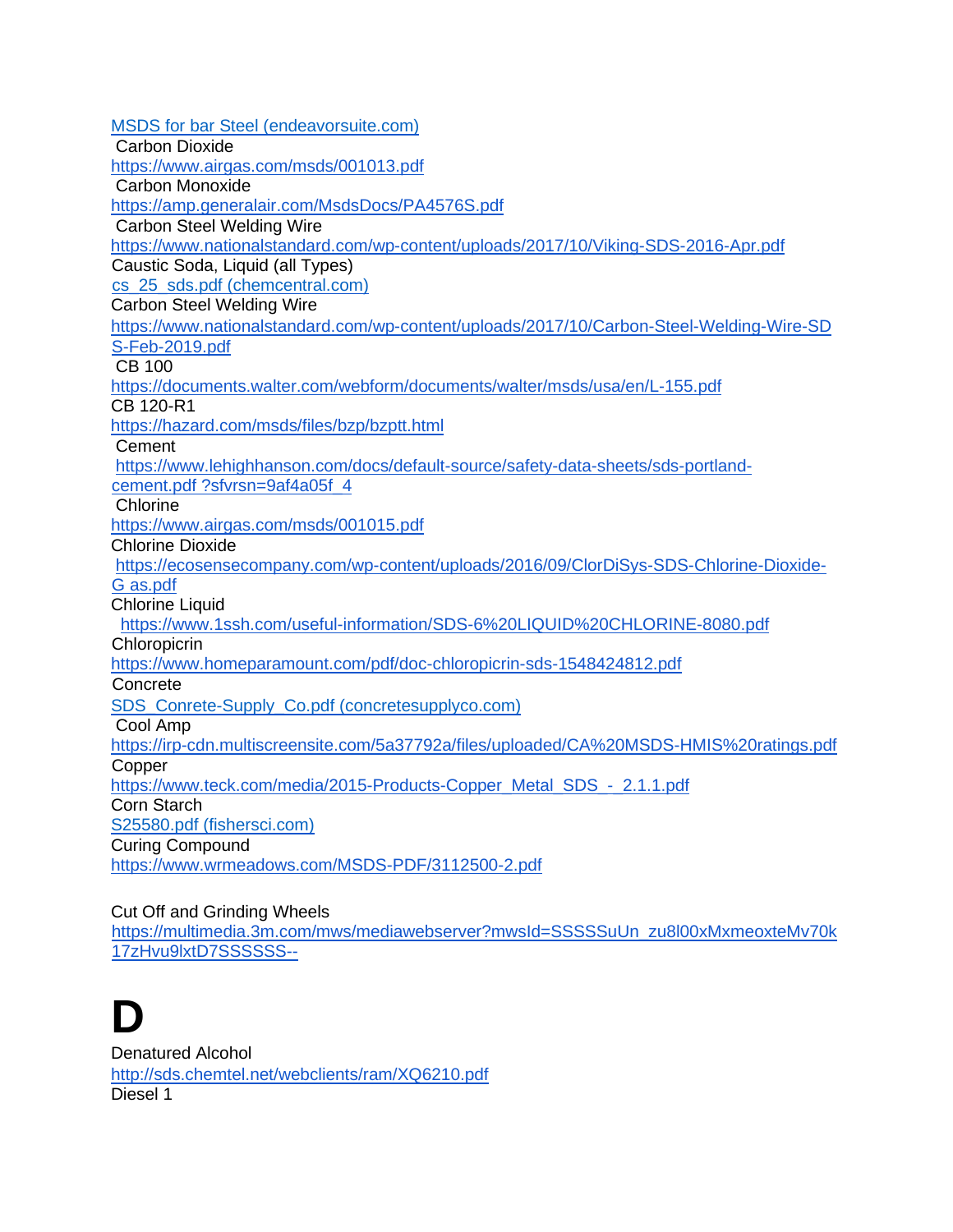[SDS US \(afdpetroleum.com\)](https://afdpetroleum.com/wp-content/uploads/2020/11/55.-DIESEL-NO.-1-PRODUCT-SDS.pdf) Diesel 2 [SDS\\_DIESEL\\_FUEL\\_NO\\_2\\_CHEVRON.pdf \(sullivan-palatek.com\)](https://www.sullivan-palatek.com/wp-content/uploads/2018/07/SDS_DIESEL_FUEL_NO_2_CHEVRON.pdf) Diesel 911 [Diesel-911-SDS-08-19-20-1.pdf \(powerservice.com\)](https://powerservice.com/wp-content/uploads/2020/08/Diesel-911-SDS-08-19-20-1.pdf) **Dispersant** <https://www.xerox.com/download/ehs/msds/D-2050.en-us.pdf> Drygas [dry-gas-sds.pdf \(chemcoindustries.com\)](https://chemcoindustries.com/MSDS/SDS/dry-gas-sds.pdf) Duct Seal [https://aeroseal.com/wp-content/uploads/2016/07/Aeroseal-Duct-Seal-Safety-Data-](https://aeroseal.com/wp-content/uploads/2016/07/Aeroseal-Duct-Seal-Safety-Data-Sheet.pdf)[Sheet.pdf](https://aeroseal.com/wp-content/uploads/2016/07/Aeroseal-Duct-Seal-Safety-Data-Sheet.pdf) <https://hazard.com/msds/f2/bch/bchxn.html> Dynamite and Gelatins (All Types) <https://www.austinpowder.com/wp-content/uploads/2019/01/SDS-P-11-Dynamite-AP.pdf>

#### **E**

Electric Detonators (all Types) [http://www.ocsresponds.com/ref/msds/ghs/2014/English/Electric%20Detonators%20Division%2](http://www.ocsresponds.com/ref/msds/ghs/2014/English/Electric%20Detonators%20Division%201.4.pdf)  [01.4.pdf](http://www.ocsresponds.com/ref/msds/ghs/2014/English/Electric%20Detonators%20Division%201.4.pdf) [E](http://www.ocsresponds.com/ref/msds/ghs/2014/English/Electric%20Detonators%20Division%201.4.pdf)lectrode 6010 <https://www.airgas.com/msds/004172.pdf> Electrode 7018 <http://www1.mscdirect.com/MSDS/MSDS00003/60628229-20180606.PDF> Electrodes, Are Gouging <https://www1.mscdirect.com/MSDS/MSDS00016/62076310-20190203.PDF> Electrodes, Flux Coated <https://www1.mscdirect.com/MSDS/MSDS00071/53613345-20190726.PDF> [E](https://www1.mscdirect.com/MSDS/MSDS00071/53613345-20190726.PDF)lectrodes, Stainless Steel [http://www.unibraze.com/files/SDSStainlessWE\\_APR\\_17.pdf](http://www.unibraze.com/files/SDSStainlessWE_APR_17.pdf) Ethyl Alcohol <http://www.labchem.com/tools/msds/msds/VT230.pdf>

#### **F**

Firestop Compound [FirestopE84\\_SDS.pdf \(rosebrand.com\)](https://www.rosebrand.com/downloads/FirestopE84_SDS.pdf) Flux Core <https://www.airgas.com/msds/005428.pdf> [Flux NS20](http://www.nationalstandard.com/wp-content/uploads/2018/03/NS_20_SDS_NA2015MEX_102517_FINAL.pdf) [http://www.nationalstandard.com/wp-content/uploads/2018/03/NS\\_20\\_SDS\\_NA2015MEX\\_1025](http://www.nationalstandard.com/wp-content/uploads/2018/03/NS_20_SDS_NA2015MEX_1025)  [17\\_FINAL.pdf](http://www.nationalstandard.com/wp-content/uploads/2018/03/NS_20_SDS_NA2015MEX_102517_FINAL.pdf) [Flux NS4](http://www.nationalstandard.com/wp-content/uploads/2018/03/NS_20_SDS_NA2015MEX_102517_FINAL.pdf)0 [http://www.nationalstandard.com/wp](http://www.nationalstandard.com/wp-content/uploads/2018/03/NS_40_SDS_NA2015MEX_102517_FINAL.pdf)[content/uploads/2018/03/NS\\_40\\_SDS\\_NA2015MEX\\_1025 17\\_FINAL.pdf](http://www.nationalstandard.com/wp-content/uploads/2018/03/NS_40_SDS_NA2015MEX_102517_FINAL.pdf) Flux NS50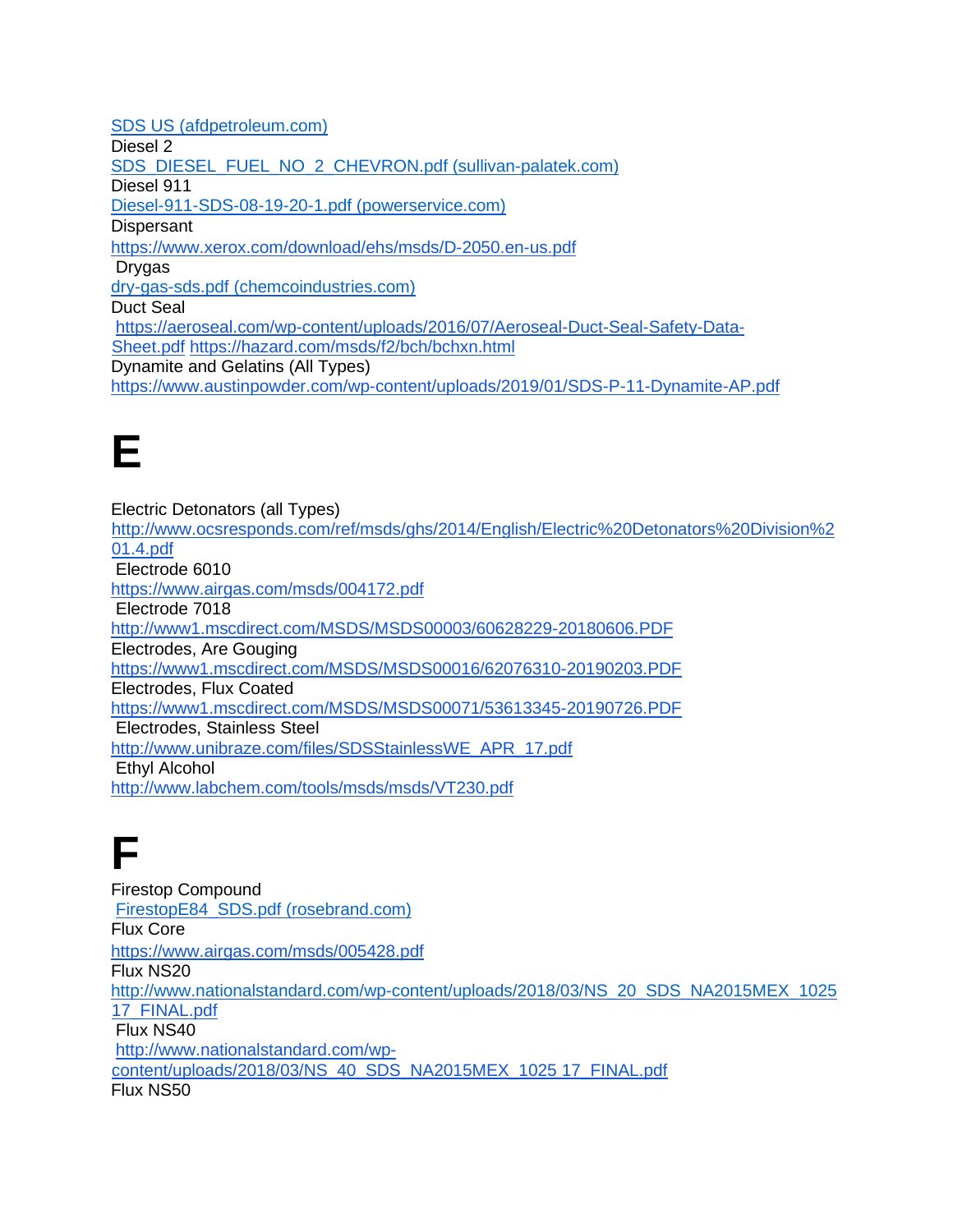[http://www.nationalstandard.com/wp](http://www.nationalstandard.com/wp-content/uploads/2018/03/NS_50_SDS_NA2015MEX_102517_FINAL.pdf)[content/uploads/2018/03/NS\\_50\\_SDS\\_NA2015MEX\\_1025 17\\_FINAL.pdf](http://www.nationalstandard.com/wp-content/uploads/2018/03/NS_50_SDS_NA2015MEX_102517_FINAL.pdf) Flux NS51 [http://www.nationalstandard.com/wp](http://www.nationalstandard.com/wp-content/uploads/2018/03/NS_51_SDS_NA2015MEX_102517_FINAL.pdf)[content/uploads/2018/03/NS\\_51\\_SDS\\_NA2015MEX\\_1025 17\\_FINAL.pdf](http://www.nationalstandard.com/wp-content/uploads/2018/03/NS_51_SDS_NA2015MEX_102517_FINAL.pdf) Flux NS60 [http://www.nationalstandard.com/wp](http://www.nationalstandard.com/wp-content/uploads/2018/03/NS_60_SDS_NA2015MEX_102517_FINAL.pdf)[content/uploads/2018/03/NS\\_60\\_SDS\\_NA2015MEX\\_1025 17\\_FINAL.pdf](http://www.nationalstandard.com/wp-content/uploads/2018/03/NS_60_SDS_NA2015MEX_102517_FINAL.pdf) Form Oil [4103-Form-Release-Oil-SDS.pdf \(championbrands.com\)](https://www.championbrands.com/wp-content/uploads/2020/01/4103-Form-Release-Oil-SDS.pdf) Freon [https://www.conncoll.edu/media/website-media/offices/ehs/envhealthdocs/Freon\\_22.pdf](https://www.conncoll.edu/media/website-media/offices/ehs/envhealthdocs/Freon_22.pdf)

#### **G**

Galvanizing Primer <https://www.krylon.com/document/SDS/en/US/724504058724> Galvanized Steel Wire [https://www.nationalstandard.com/wp-content/uploads/2017/10/GALFAN\\_\\_Galvanized\\_Steel\\_](https://www.nationalstandard.com/wp-content/uploads/2017/10/GALFAN__Galvanized_Steel_Wire_Products_SDS_NA2015MEX_022317_FINAL.pdf) [Wire\\_Products\\_SDS\\_NA2015MEX\\_022317\\_FINAL.pdf](https://www.nationalstandard.com/wp-content/uploads/2017/10/GALFAN__Galvanized_Steel_Wire_Products_SDS_NA2015MEX_022317_FINAL.pdf) Gasoline [BSA \(sinclairoil.com\)](https://www.sinclairoil.com/sites/default/files/MSDS.Fuels_.Gasoline.pdf) Gasoila Thread Sealant Microsoft Word - [SDS-SOFTSET.doc \(buyfittingsonline.com\)](https://www.buyfittingsonline.com/content/MSDS-SOFT-SET-GASOILA-PTFE-THREAD-SEALANT.pdf) Green Liquor [http://portlandcleanair.org/files/merge/msds/DREGS\\_GREEN\\_LIQUOR.PDF](http://portlandcleanair.org/files/merge/msds/DREGS_GREEN_LIQUOR.PDF) Grinding Wheel <https://www.pearlabrasive.com/Custom/Content/pdf/Vitrified%20Ginding%20Wheels.pdf> Grinding Wheel, Resinoid Bonded [https://www.unitedabrasives.com/wp-content/uploads/2018/03/UASDS-1-Resin-Bond-](https://www.unitedabrasives.com/wp-content/uploads/2018/03/UASDS-1-Resin-Bond-Abrasives-for-Metals-OSHA-GHS.pdf)[Abrasives -for-Metals-OSHA-GHS.pdf](https://www.unitedabrasives.com/wp-content/uploads/2018/03/UASDS-1-Resin-Bond-Abrasives-for-Metals-OSHA-GHS.pdf) **Grout** [SC-Multipurpose-Grout-SDS.pdf \(specchemllc.com\)](https://www.specchemllc.com/wp-content/uploads/2015/05/SC-Multipurpose-Grout-SDS.pdf) **G**ypsum

[https://www.lafargeholcim.us/sites/us/files/atoms/files/gypsum\\_sds\\_english.pdf](https://www.lafargeholcim.us/sites/us/files/atoms/files/gypsum_sds_english.pdf)

# **H**

Halon

<https://amerex-fire.com/upl/downloads/safety-data-sheets/english/halon-1211-1c50d962.pdf> Hand Cleaner, Fast Orange [https://www.imperialsupplies.com/sds-pdf/\\_s/ds/0042110\\_SDS.pdf](https://www.imperialsupplies.com/sds-pdf/_s/ds/0042110_SDS.pdf) Hydraulic Oil [https://cglapps.chevron.com/sdspds/SDSDetailPage.aspx?docDataId=429861&docFormat=PD](https://cglapps.chevron.com/sdspds/SDSDetailPage.aspx?docDataId=429861&docFormat=PDF)  [F](https://cglapps.chevron.com/sdspds/SDSDetailPage.aspx?docDataId=429861&docFormat=PDF) Hydrochloric Acid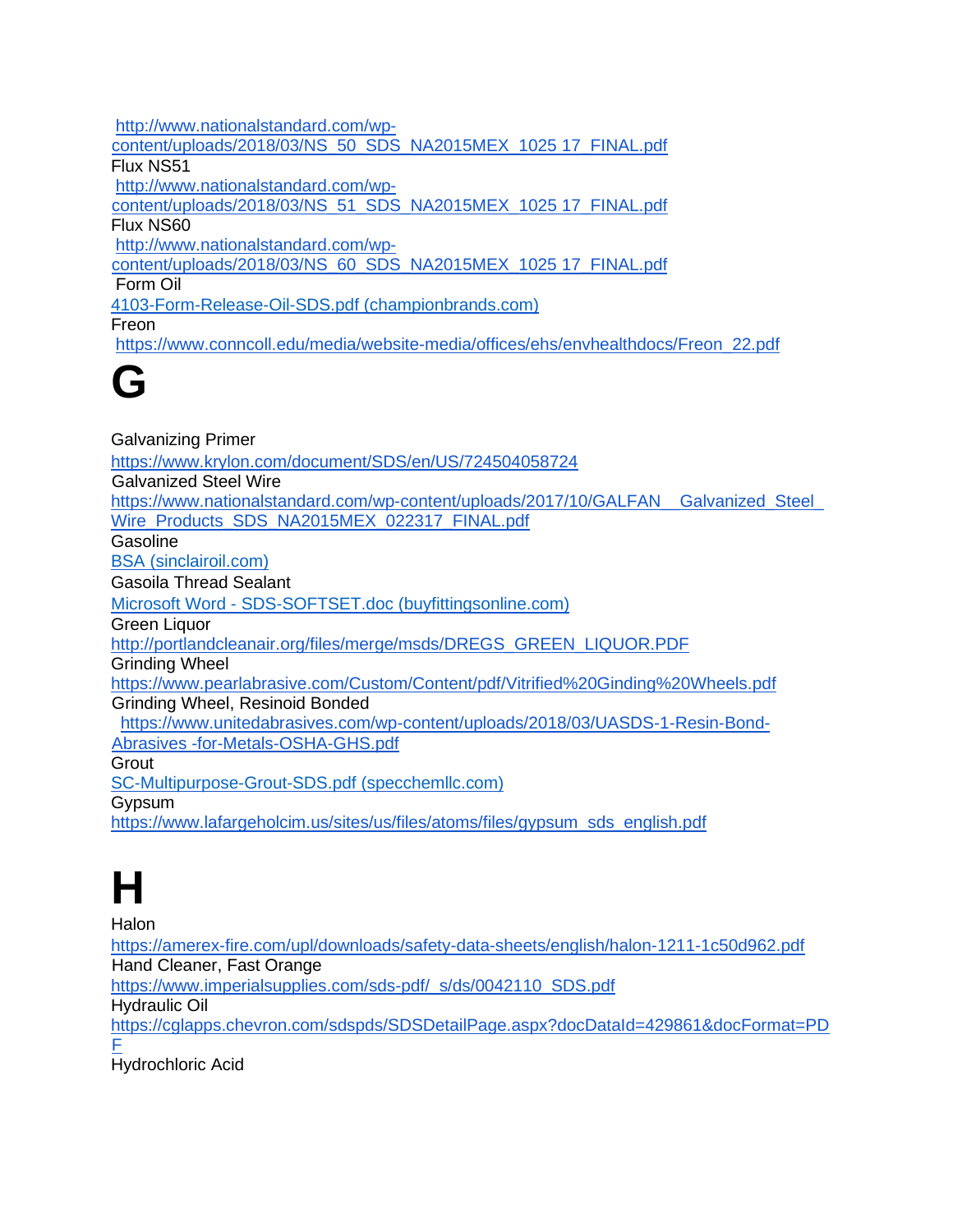[https://beta-static.fishersci.com/content/dam/fishersci/en\\_US/documents/programs/education/re](https://beta-static.fishersci.com/content/dam/fishersci/en_US/documents/programs/education/re)  [gulatory-documents/sds/chemicals/chemicals-h/S25358.pdf](https://beta-static.fishersci.com/content/dam/fishersci/en_US/documents/programs/education/regulatory-documents/sds/chemicals/chemicals-h/S25358.pdf) **Hydrogen** <https://www.airgas.com/msds/001026.pdf> Hydrogen Peroxide [http://www.h2o2.com/files/PeroxyChem\\_35\\_SDS.PDF](http://www.h2o2.com/files/PeroxyChem_35_SDS.PDF) Hydrogen Sulfide <https://www.airgas.com/msds/001029.pdf> Hydrogen Sulfide (10-100 PPM in Nitrogen) <http://www.landtecna.com/wp-content/uploads/2014/12/H2S-Hydrogen-Sulfide.pdf>

# **K**

Kerosene [BSA \(sinclairoil.com\)](https://www.sinclairoil.com/sites/default/files/MSDS.Fuels_.Kerosene.pdf) Kroil [Kroil\\_SafetyDataSheet\\_KROIL\\_4-final-051021.pdf](https://www.kroil.com/wp-content/uploads/2021/07/Kroil_SafetyDataSheet_KROIL_4-final-051021.pdf) Krylon Paint [http://www.dick-blick.com/msds/DBH\\_SDS\\_014057976.pdf](http://www.dick-blick.com/msds/DBH_SDS_014057976.pdf) Krylon upside down marking paint <https://www.krylon.com/document/SDS/en/US/075685910012>

# **L**

Lacquer Thinner [JMN Specialties, Inc.](https://jmnspecialties.com/downloads/sds/2240-lacquer-thinner-sds/file) Lead [https://beta-static.fishersci.com/content/dam/fishersci/en\\_US/documents/programs/education/re](https://beta-static.fishersci.com/content/dam/fishersci/en_US/documents/programs/education/re)  [gulatory-documents/sds/gsc-lead-safety-data-sheet.pdf](https://beta-static.fishersci.com/content/dam/fishersci/en_US/documents/programs/education/regulatory-documents/sds/gsc-lead-safety-data-sheet.pdf) Lectra Motive Cleaner <http://docs.crcindustries.com/msds/5018.pdf> Limestone https://www.idealrm.com/application/files/6414/8234/0434/Limestone - L W Quarries.pdf Liquefied Petroleum gas LPG-BUS-IMT-TEM-0013 - Template - [Information Sheet \(originenergy.com.au\)](https://www.originenergy.com.au/content/dam/origin/lpg/LPG-BUS-HST-IST-0007%20-%20Information%20Sheet%20-%20Safety%20Data%20Sheet%20-%20Liquefied%20Petroleum%20Gas%20(LPG)%20-%20Final.pdf) [0Liquified%20Petroleum%20Gas%205-14.pdf](https://www.valero.com/en-us/Documents/OSHA_GHS_SDS/SDS%20US%20-%20306-GHS%20Liquified%20Petroleum%20Gas%205-14.pdf) Liquid Wrench [http://s7d9.scene7.com/is/content/GenuinePartsCompany/716514pdf?\\$PDF\\$](http://s7d9.scene7.com/is/content/GenuinePartsCompany/716514pdf?$PDF$)

### **M**

Mapp Gas <https://www.airgas.com/msds/002015.pdf> Marvel Air Tool Oil <https://www.marvelmysteryoil.com/media/1255/marvel-air-tool-oil.pdf> [M](https://www.marvelmysteryoil.com/media/1255/marvel-air-tool-oil.pdf)asonry Cement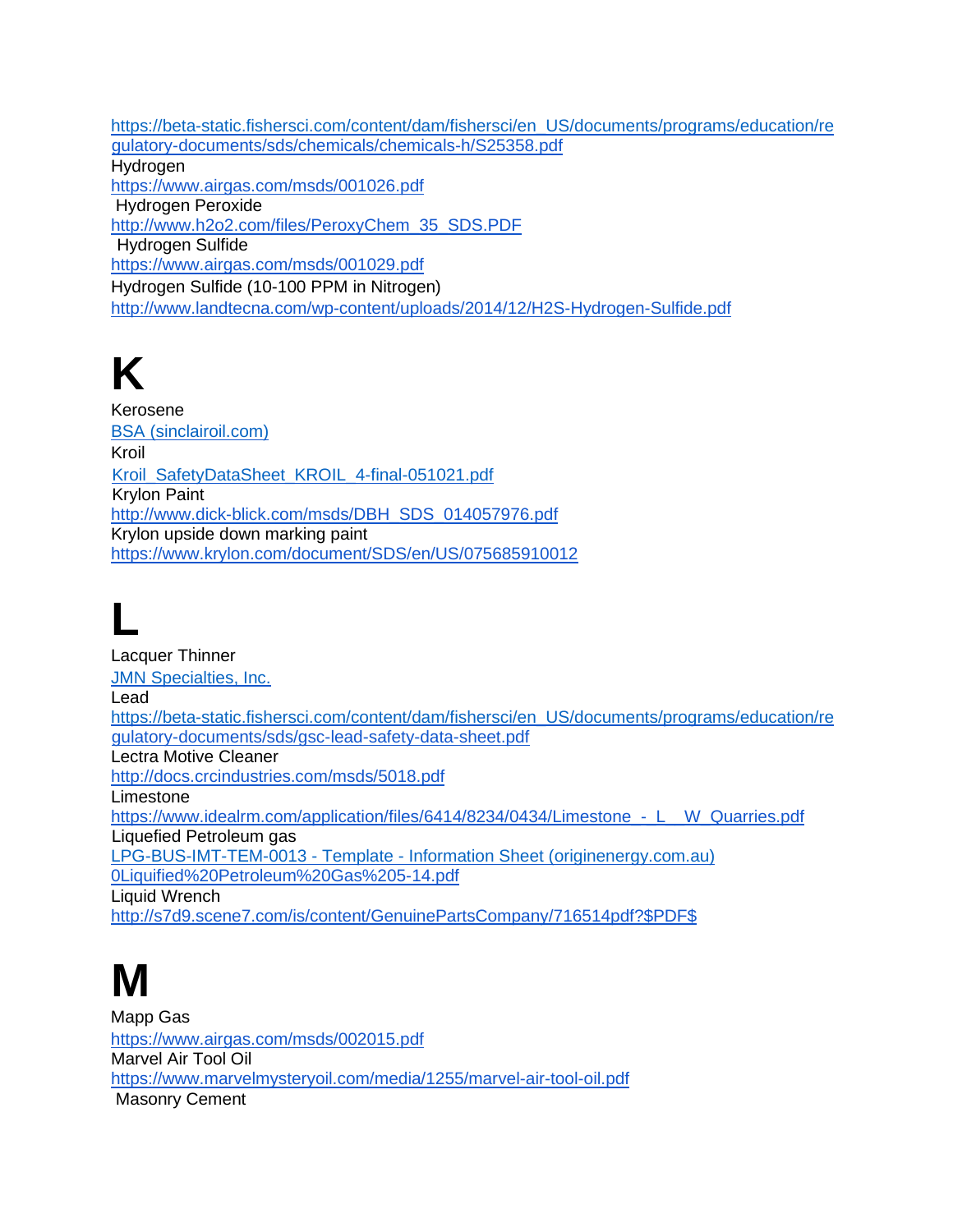[https://www.lehighhanson.com/docs/default-source/safety-data-sheets/sds-masonry-cement.pdf](https://www.lehighhanson.com/docs/default-source/safety-data-sheets/sds-masonry-cement.pdf?sfvrsn=6c3153f4_4)  [?sfvrsn=6c3153f4\\_4](https://www.lehighhanson.com/docs/default-source/safety-data-sheets/sds-masonry-cement.pdf?sfvrsn=6c3153f4_4) 

**Mercury** 

[https://www.fishersci.com/store/msds?partNumber=M1416LB&productDescription=MERCURY+](https://www.fishersci.com/store/msds?partNumber=M1416LB&productDescription=MERCURY+MTL+INST+GRD+REAG+6LB&vendorId=VN00033897&countryCode=US&language=en) [MTL+INST+GRD+REAG+6LB&vendorId=VN00033897&countryCode=US&language=en](https://www.fishersci.com/store/msds?partNumber=M1416LB&productDescription=MERCURY+MTL+INST+GRD+REAG+6LB&vendorId=VN00033897&countryCode=US&language=en) Methane <https://www.airgas.com/msds/001033.pdf> Methanol <https://www.airgas.com/msds/001065.pdf> Methyl Ethyl Ketone [TS109\\_SDS\\_NA\\_1.2.pdf \(crownpaintok.com\)](https://crownpaintok.com/wp-content/uploads/SDS/TS109_SDS_NA_1.2.pdf) Methyl Mercaptan <https://new.airgas.com/msds/001037.pdf> Mobil Grease <https://library.e.abb.com/public/f154e871c66b4843a2c9a5f26848622b/9AKK104295D6862.pdf> Muriatic Acid [JMN Specialties, Inc.](https://www.jmnspecialties.com/downloads/sds/2730-muriatic-acid-15-sds/file)

**N** 

Never-Seez [https://www.ohiogt.com/support/msds/9410-0092\\_Bostik\\_Never-Seez\\_D1645-0016.pdf](https://www.ohiogt.com/support/msds/9410-0092_Bostik_Never-Seez_D1645-0016.pdf) New Rapid Tap [Rapid Tap Safety Data Sheet \(SDS-RAPID-TAP;rev\\_2015;en-US;Safety Data](https://www.durhamtech.edu/sites/default/files/safety_data_sheets/Machine-Shop/Rapid%20Tap%20cutting%20oil%20casR-RapidTap%20SDS.PDF)  [Sheet\) \(durhamtech.edu\)](https://www.durhamtech.edu/sites/default/files/safety_data_sheets/Machine-Shop/Rapid%20Tap%20cutting%20oil%20casR-RapidTap%20SDS.PDF) Nickel Based Alloy Steel Microsoft Word - [MSDS Nickel Based Alloy Steel.doc \(haskellcorp.com\)](http://www.haskellcorp.com/SDS/metals/nickel%20steel.pdf) **Nitrogen** <https://www.airgas.com/msds/001040.pdf>

Nitrogen, Refrigerated Liquid <https://www.airgas.com/msds/001188.pdf>

# **O**

Oil <https://lucasoil.com/pdf/SDS-LOHR-SAE-10w40.pdf> Orange-All, Degreaser [BPL MSDS Aerosol \(renewablelube.com\)](https://renewablelube.com/assets/files/sds/86641-86642-86643-86644-86645-86646-86647-Bio-Soy-Orange-All-Purpose-Degreaser-Cleaner-SDS-2.pdf) **Oxvgen** <https://www.airgas.com/msds/001043.pdf>

**P**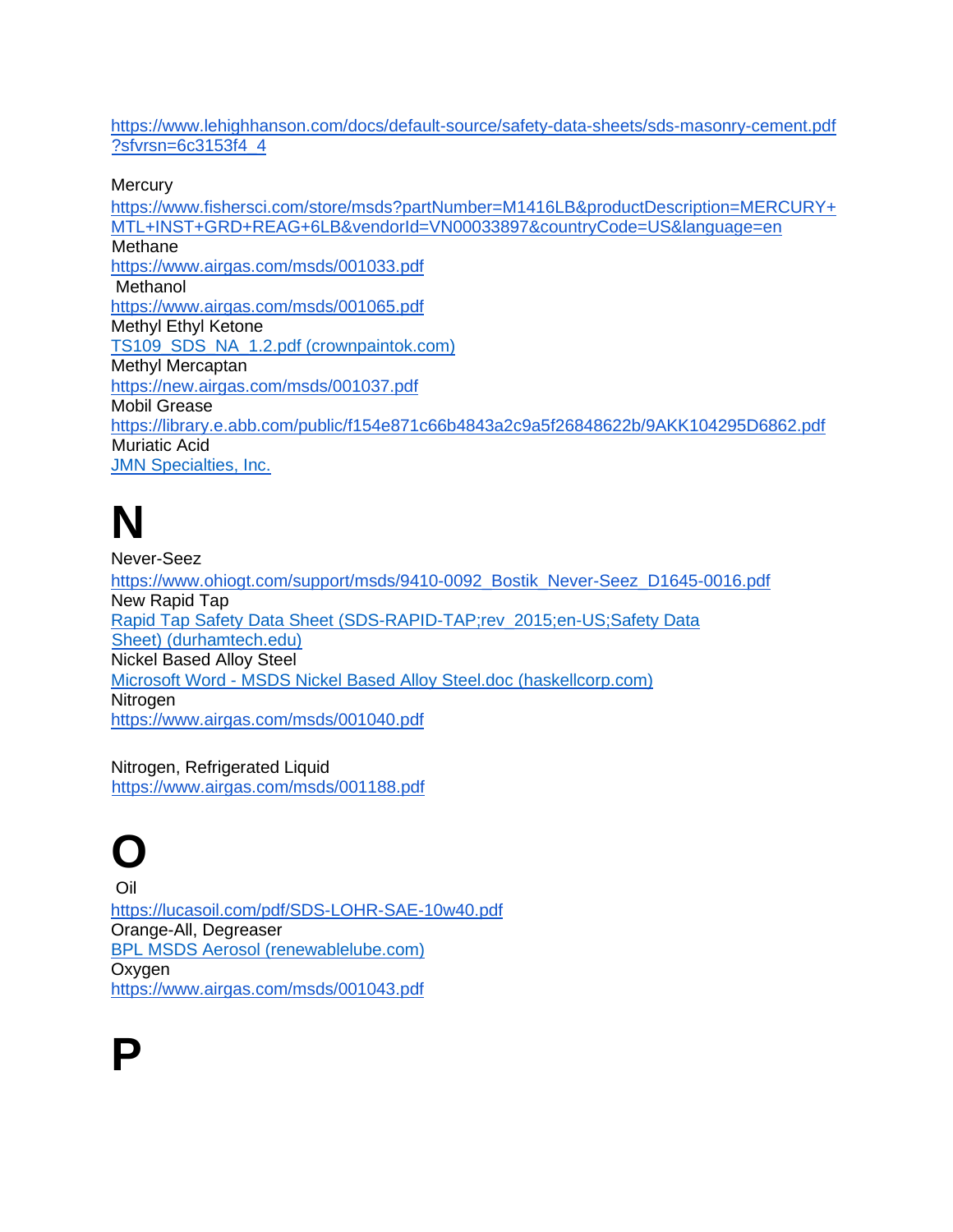| Peel Away 1                                                                                 |
|---------------------------------------------------------------------------------------------|
| 2498613 SDS E.pdf (interlinebrands.com)                                                     |
| Perlite                                                                                     |
| https://www.7springsfarm.com/content/SDS_perlite.pdf                                        |
| Permatex 51D Pipe Compound                                                                  |
| 77309995-20151008.PDF (mscdirect.com)                                                       |
| <b>Pipe Thread Sealant</b>                                                                  |
| https://www.antiseize.com/PDFs/m14000.pdf                                                   |
| <b>Portland Cement</b>                                                                      |
| https://www.lehighhanson.com/docs/default-source/safety-data-sheets/sds-portland-cement.pdf |
| ?sfvrsn=9af4a05f4                                                                           |
| Potassium Hydroxide                                                                         |
| https://www.fishersci.com/msdsproxy%3FproductName%3DP2503%26productDescription%3D           |
| POT%2BHYDROXIDE%2BCERT%2BACS%2B3KG%26catNo%3DP2503%26vendorId%3DVN                          |
| 00033897%26storeId%3D10652                                                                  |
| <b>Pressure Treated Wood</b>                                                                |
| https://www.chemadvisor.com/Koppers/Database/koppers_na/msds/00230/0023049300022000         |
| 3.PDF                                                                                       |
| Propane                                                                                     |
| https://www.airgas.com/msds/001045.pdf                                                      |
| Propylene Oxide                                                                             |
| https://fscimage.fishersci.com/msds/19910.htm                                               |
| <b>PVC Cement</b>                                                                           |
| SDS US (nso.edu)                                                                            |
| <b>PVC Glue</b>                                                                             |
| https://www.rsd.net/assets/item/1394.pdf                                                    |
| <b>PVC Pipe</b>                                                                             |
| http://www.nationalpipe.com/pdf_files/msds-pvc.pdf                                          |
| <b>PVC Primer</b>                                                                           |
| \\fscl03\eupublic\MSDGEN_DOCS\archives\sds_us\defa                                          |
| ult\91539401.pdf (conteches.com)                                                            |
|                                                                                             |

**Rectorseal** [rectorseal t plus 2.pdf \(buffalobuildingsurvey.com\)](http://buffalobuildingsurvey.com/msds/rectorseal%20t%20plus%202.pdf) Reed Cutting Oil [coms-002 \(globalindustrial.com\)](https://www.globalindustrial.com/site/images/comstarsds/1063.pdf) Rock Dust [https://www.readingrock.com/sites/default/files/reading\\_rock\\_products\\_sds-102816\\_2.pdf](https://www.readingrock.com/sites/default/files/reading_rock_products_sds-102816_2.pdf) Ropaque HP-91 <https://www.palmerholland.com/Assets/User/Documents/Product/47909/7286/MITM11255.pdf> Rust-Oleum Paint -Red<https://www.rustoleum.com/MSDS/ENGLISH/7564402.pdf>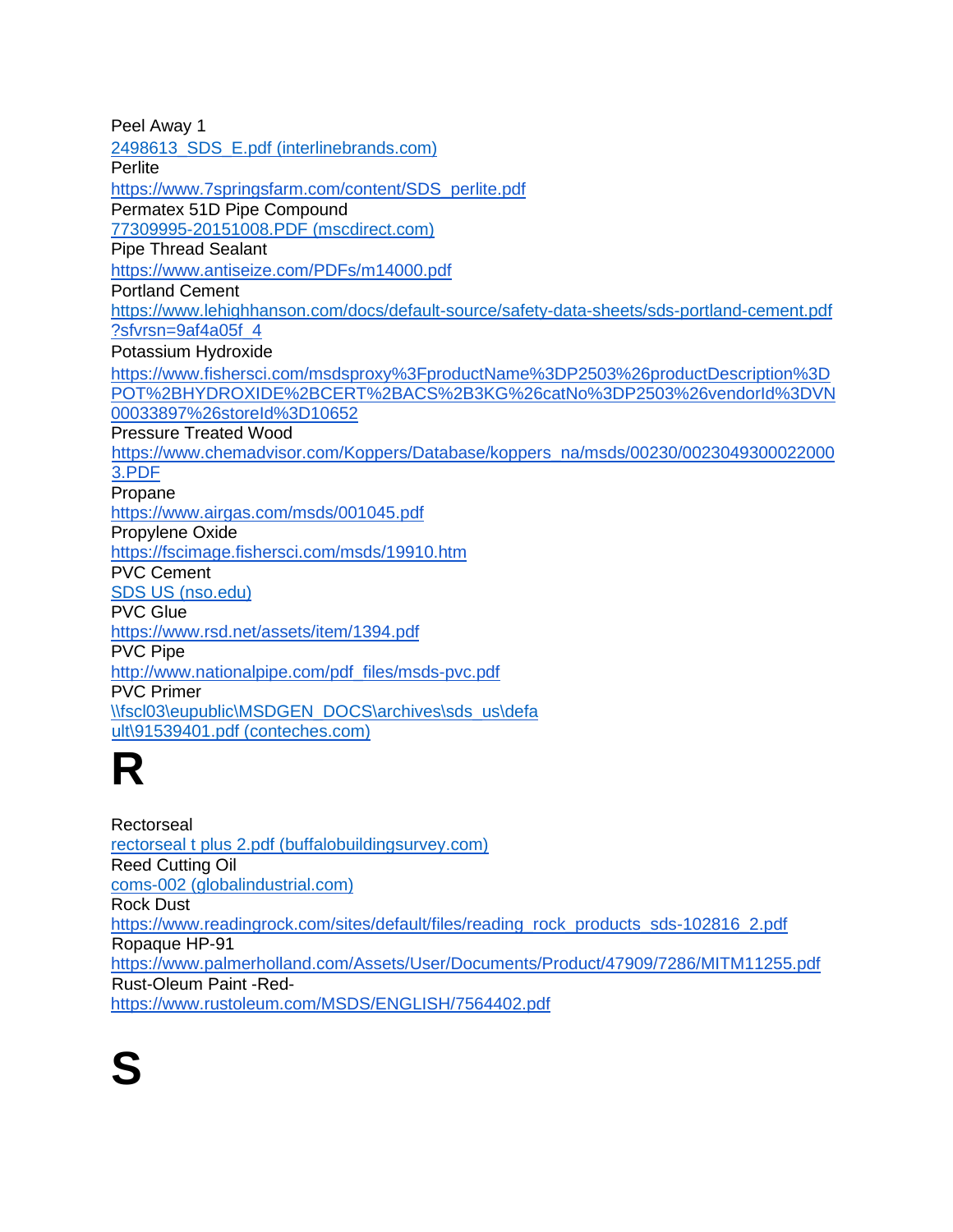Safetap

<http://www1.mscdirect.com/MSDS/MSDS00012/93313989-20110429.PDF> Safety Boosters: (Blanks, Powerloads) <https://omnigp.com/wp-content/uploads/2018/01/Dx-10x10-Cal.-2.pdf> Safety Glasses Cleaning Solution [https://multimedia.3m.com/mws/mediawebserver?mwsId=TTTTTV7o0\\_VyM9AAnYuYPy0Howv](https://multimedia.3m.com/mws/mediawebserver?mwsId=TTTTTV7o0_VyM9AAnYuYPy0Howvaldv_IwVAMYuEvTTTTTT--)  [aldv\\_IwVAMYuEvTTTTTT--](https://multimedia.3m.com/mws/mediawebserver?mwsId=TTTTTV7o0_VyM9AAnYuYPy0Howvaldv_IwVAMYuEvTTTTTT--) Sika Armatec 110 Part A <https://usa.sika.com/content/dam/dms/us01/d/Sika-Armatec-110-EpoCem-Part-A.pdf> Sika Armatec 110 Part B <https://www.buildsite.com/pdf/sika/Sika-Armatec-110-EpoCem-SDS-1337651.pdf> Sika Armatec 110 Part C <https://www.buildsite.com/pdf/sika/Sika-Armatec-110-EpoCem-SDS-1322346.pdf> sika equipment cleaner [https://ca.brockwhite.com/userfiles/documents/sds/2\\_0982708-sika-equipment-cleaner\\_sds.pdf](https://ca.brockwhite.com/userfiles/documents/sds/2_0982708-sika-equipment-cleaner_sds.pdf) SikaGrout 212 <https://www.buildsite.com/pdf/sika/SikaGrout-212-SDS-1676605.pdf> Sikadur 31 Hi-Mod Gel <https://www.buildsite.com/pdf/sika/Sikadur-31-Hi-Mod-Gel-SDS-1321423.pdf> Sikadur 32 Hi-Mod LPL Part A <https://www.buildsite.com/pdf/sika/Sikadur-32-Hi-Mod-LPL-SDS-1321425.pdf> Sikadur 32 Hi-Mod LPL Part B <https://www.buildsite.com/pdf/sika/Sikadur-32-Hi-Mod-LPL-SDS-1321466.pdf> Sikadur Lo-Mod LV <https://www.buildsite.com/pdf/sika/Sikadur-22-Lo-Mod-SDS-1321417.pdf> Sikaflex 1A <https://www.buildsite.com/pdf/sika/Sikaflex-1a-SDS-1677090.pdf>

Sikaflex 2-C NS & SL Part A [https://usa.sika.com/en/construction/department-of-transportation/joint-sealants/architectural](https://usa.sika.com/en/construction/department-of-transportation/joint-sealants/architectural-sealants/polyurethane/sikaflex-2c-sl.html)[se alants/polyurethane/sikaflex-2c-sl.html](https://usa.sika.com/en/construction/department-of-transportation/joint-sealants/architectural-sealants/polyurethane/sikaflex-2c-sl.html) Sikaflex 2-C NS & SL Part B <https://www.buildsite.com/pdf/sika/Sikaflex-2c-NS-SDS-1683329.pdf> Sikaflex 205 Primer Glass Wipe [Sika Aktivator 205](https://aus.sika.com/content/dam/dms/au01/6/Sika%20Aktivator%20205%20SDS.pdf) Sikaflex 260 Primer Glass Wipe https://usa.sika.com/content/dam/dms/us01/u/sikaflex\_primer-260.pdf Sikaflex-1a ALL COLORS [http://bennettgroup.ca/SDS/data/Cement%20and%20Concrete%20Products/Sikaflex%201A%2](http://bennettgroup.ca/SDS/data/Cement%20and%20Concrete%20Products/Sikaflex%201A%20(all%20colors)-E.pdf)  [0\(all%20colors\)-E.pdf](http://bennettgroup.ca/SDS/data/Cement%20and%20Concrete%20Products/Sikaflex%201A%20(all%20colors)-E.pdf) Sikatop 122 Repair Mortar [SikaTop®-122 Plus](https://usa.sika.com/content/dam/dms/us01/m/sikatop_-122_plus.pdf) [S](https://www.buildsite.com/pdf/sika/SikaTop-122-PLUS-SDS-1322104.pdf)ilica Sand [https://www.ussilica.com/sites/default/files/2019-](https://www.ussilica.com/sites/default/files/2019-05/Silica%20OSHA%20GHS%20SDS%20%288-17%29.pdf) [05/Silica%20OSHA%20GHS%20SDS%20%28 8-17%29.pdf](https://www.ussilica.com/sites/default/files/2019-05/Silica%20OSHA%20GHS%20SDS%20%288-17%29.pdf) Silicone Sealant <https://www.farnell.com/datasheets/1799211.pdf> Sodium Chlorate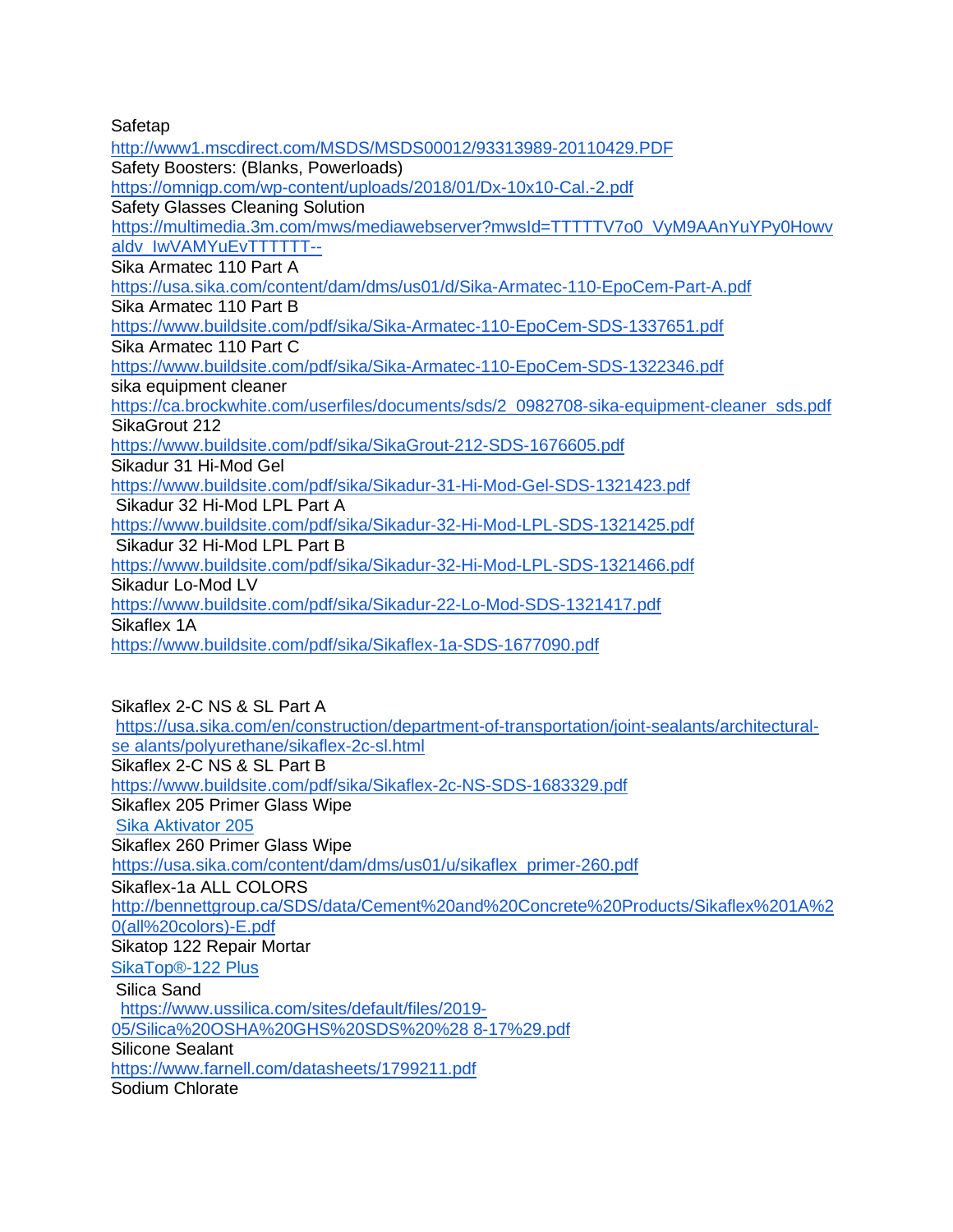[msds \(fishersci.com\)](https://www.fishersci.com/store/msds?partNumber=AC223235000&productDescription=SODIUM+CHLORITE%2C+TECH.%2C+500GR&vendorId=VN00033901&countryCode=US&language=en) Sodium Hydroxide [https://beta](https://beta-static.fishersci.com/content/dam/fishersci/en_US/documents/programs/education/regulatory-documents/sds/chemicals/chemicals-s/S25881.pdf)[static.fishersci.com/content/dam/fishersci/en\\_US/documents/programs/education/re gulatory](https://beta-static.fishersci.com/content/dam/fishersci/en_US/documents/programs/education/regulatory-documents/sds/chemicals/chemicals-s/S25881.pdf)[documents/sds/chemicals/chemicals-s/S25881.pdf](https://beta-static.fishersci.com/content/dam/fishersci/en_US/documents/programs/education/regulatory-documents/sds/chemicals/chemicals-s/S25881.pdf) Solar Flux Type B <https://amp.generalair.com/MsdsDocs/JWSOL82S.pdf> Spray Degreaser <http://docs.crcindustries.com/msds/3095.pdf> Spray Lubricant [https://multimedia.3m.com/mws/mediawebserver?mwsId=SSSSSuUn\\_zu8l00xMY\\_SPx\\_eMv70](https://multimedia.3m.com/mws/mediawebserver?mwsId=SSSSSuUn_zu8l00xMY_SPx_eMv70k17zHvu9lxtD7SSSSSS--)  [k17zHvu9lxtD7SSSSSS--](https://multimedia.3m.com/mws/mediawebserver?mwsId=SSSSSuUn_zu8l00xMY_SPx_eMv70k17zHvu9lxtD7SSSSSS--) Stainless Steel [http://www.brownmetals.com/kb/documents/SDS\\_PSM\\_Stainless.pdf](http://www.brownmetals.com/kb/documents/SDS_PSM_Stainless.pdf) Stainless Steel Spring Wire [https://www.nationalstandard.com/wp-content/uploads/2017/10/Stainless\\_Steel\\_Spring\\_Wire\\_S](https://www.nationalstandard.com/wp-content/uploads/2017/10/Stainless_Steel_Spring_Wire_SDS_NA2015MEX_022317_FINAL.pdf)  [DS\\_NA2015MEX\\_022317\\_FINAL.pdf](https://www.nationalstandard.com/wp-content/uploads/2017/10/Stainless_Steel_Spring_Wire_SDS_NA2015MEX_022317_FINAL.pdf) [Stainless Steel Welding Wire 4](https://www.nationalstandard.com/wp-content/uploads/2017/10/Stainless-Steel-Welding-Wire-439-18-SDS-Group_4_SDS_NAMEX_022416_FINAL.pdf)39 18 [https://www.nationalstandard.com/wp-content/uploads/2017/10/Stainless-Steel-Welding-Wire-4](https://www.nationalstandard.com/wp-content/uploads/2017/10/Stainless-Steel-Welding-Wire-439-18-SDS-Group_4_SDS_NAMEX_022416_FINAL.pdf) [39-18-SDS-Group\\_4\\_SDS\\_NAMEX\\_022416\\_FINAL.pdf](https://www.nationalstandard.com/wp-content/uploads/2017/10/Stainless-Steel-Welding-Wire-439-18-SDS-Group_4_SDS_NAMEX_022416_FINAL.pdf) Stainless Steel Welding Wire 409 430 [https://www.nationalstandard.com/wp-content/uploads/2017/10/Stainless-Steel-Welding-Wire-](https://www.nationalstandard.com/wp-content/uploads/2017/10/Stainless-Steel-Welding-Wire-409-430-SDS-Group_3_SDS_NAMEX_022416_FINAL.pdf)[4](https://www.nationalstandard.com/wp-content/uploads/2017/10/Stainless-Steel-Welding-Wire-409-430-SDS-Group_3_SDS_NAMEX_022416_FINAL.pdf) [09-430-SDS-Group\\_3\\_SDS\\_NAMEX\\_022416\\_FINAL.pdf](https://www.nationalstandard.com/wp-content/uploads/2017/10/Stainless-Steel-Welding-Wire-409-430-SDS-Group_3_SDS_NAMEX_022416_FINAL.pdf) Stainless Steel Welding Wire 316 [https://www.nationalstandard.com/wp-content/uploads/2017/10/Stainless-Steel-Welding-Wire-](https://www.nationalstandard.com/wp-content/uploads/2017/10/Stainless-Steel-Welding-Wire-316-SDS-Group_2_SDS_NAMEX_022416_FINAL.pdf)[3](https://www.nationalstandard.com/wp-content/uploads/2017/10/Stainless-Steel-Welding-Wire-316-SDS-Group_2_SDS_NAMEX_022416_FINAL.pdf) [16-SDS-Group\\_2\\_SDS\\_NAMEX\\_022416\\_FINAL.pdf](https://www.nationalstandard.com/wp-content/uploads/2017/10/Stainless-Steel-Welding-Wire-316-SDS-Group_2_SDS_NAMEX_022416_FINAL.pdf) Stainless Steel Welding Wire 308 309 347 [https://www.nationalstandard.com/wp-content/uploads/2017/10/Stainless-Steel-Welding-Wire-](https://www.nationalstandard.com/wp-content/uploads/2017/10/Stainless-Steel-Welding-Wire-308-309-347-SDS-Group_1_SDS_NAMEX_022416_FINAL.pdf)[3](https://www.nationalstandard.com/wp-content/uploads/2017/10/Stainless-Steel-Welding-Wire-308-309-347-SDS-Group_1_SDS_NAMEX_022416_FINAL.pdf) [08-309-347-SDS-Group\\_1\\_SDS\\_NAMEX\\_022416\\_FINAL.pdf](https://www.nationalstandard.com/wp-content/uploads/2017/10/Stainless-Steel-Welding-Wire-308-309-347-SDS-Group_1_SDS_NAMEX_022416_FINAL.pdf) Stainless Steel Welding Wire 17-4 [https://www.nationalstandard.com/wp-content/uploads/2017/10/Stainless-Steel-Welding-Wire-1](https://www.nationalstandard.com/wp-content/uploads/2017/10/Stainless-Steel-Welding-Wire-17-4-SDS-Group_5_SDS_NAMEX_022416_FINAL.pdf)  [7-4-SDS-Group\\_5\\_SDS\\_NAMEX\\_022416\\_FINAL.pdf](https://www.nationalstandard.com/wp-content/uploads/2017/10/Stainless-Steel-Welding-Wire-17-4-SDS-Group_5_SDS_NAMEX_022416_FINAL.pdf) Steel Welding Wire [https://www.nationalstandard.com/wp-content/uploads/2017/10/Steel\\_Wire\\_Products\\_SDS\\_NA](https://www.nationalstandard.com/wp-content/uploads/2017/10/Steel_Wire_Products_SDS_NA2015MEX_090916_FINAL-2016-09-09.pdf) [2015MEX\\_090916\\_FINAL-2016-09-09.pdf](https://www.nationalstandard.com/wp-content/uploads/2017/10/Steel_Wire_Products_SDS_NA2015MEX_090916_FINAL-2016-09-09.pdf) Sulfur Dioxide <https://www.airgas.com/msds/001047.pdf> Sulfuric Acid 63% to 77% <http://www.labchem.com/tools/msds/msds/LC25550.pdf>

### **T**

**Tapfree** <http://www1.mscdirect.com/MSDS/MSDS00011/00277103-20150221.PDF> Thread Cutting Oil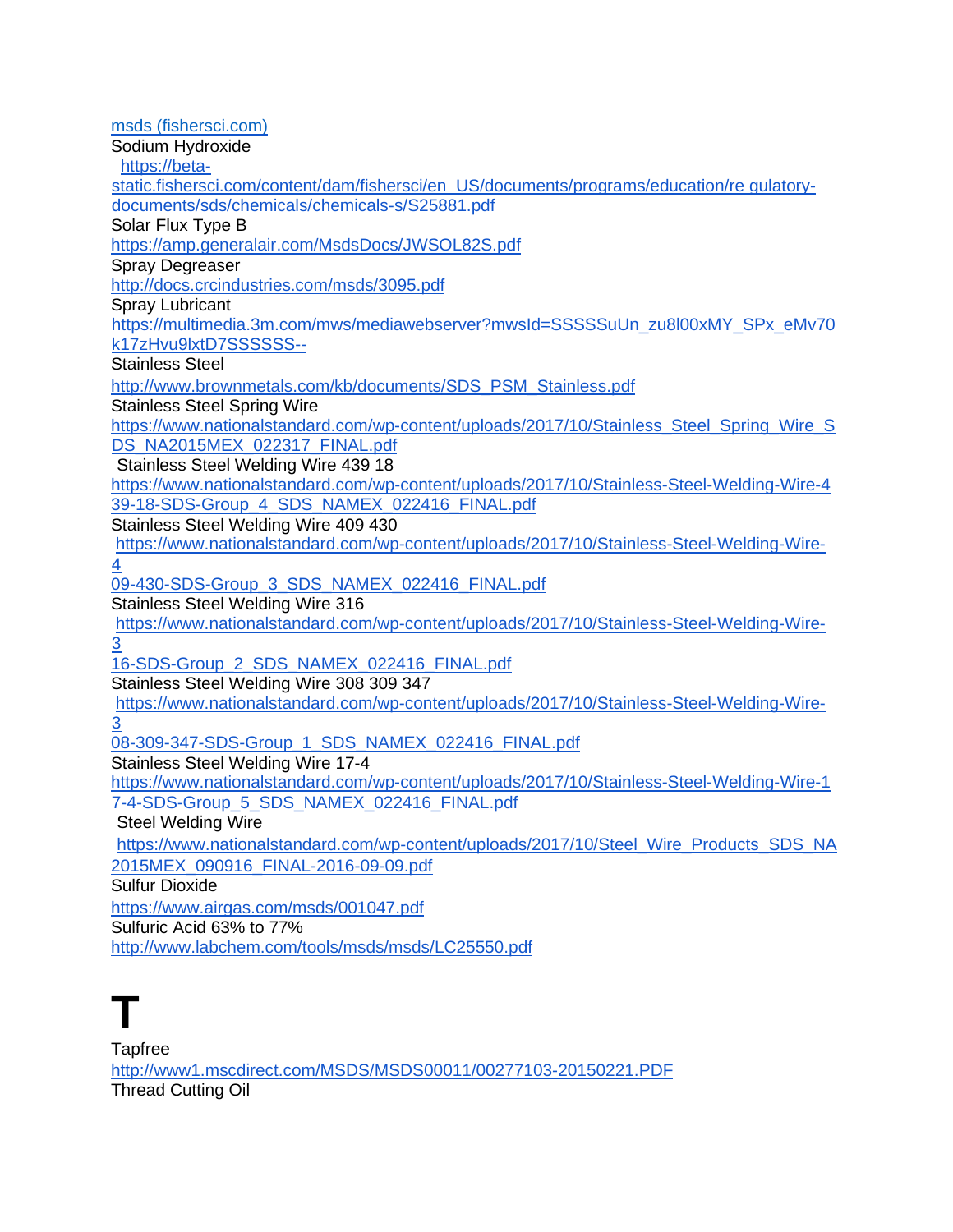<http://www1.mscdirect.com/MSDS/MSDS00009/74807769-20171210.PDF> Tire Bead Wire [https://www.nationalstandard.com/wp-content/uploads/2017/10/TireBeadWire\\_SDS\\_NA-MEX\\_0](https://www.nationalstandard.com/wp-content/uploads/2017/10/TireBeadWire_SDS_NA-MEX_0)  [60415\\_FINAL4.pdf](https://www.nationalstandard.com/wp-content/uploads/2017/10/TireBeadWire_SDS_NA-MEX_060415_FINAL4.pdf) **Titanium** SDS/MSDS - [Titanium \(multiscreensite.com\)](https://irp-cdn.multiscreensite.com/46cb8fc8/files/uploaded/rs-metals-sds-msds-titanium-final.pdf) Titanium Dioxide [https://beta](https://beta-static.fishersci.com/content/dam/fishersci/en_US/documents/programs/education/regulatory-documents/sds/chemicals/chemicals-t/S25818.pdf)[static.fishersci.com/content/dam/fishersci/en\\_US/documents/programs/education/re gulatory](https://beta-static.fishersci.com/content/dam/fishersci/en_US/documents/programs/education/regulatory-documents/sds/chemicals/chemicals-t/S25818.pdf)[documents/sds/chemicals/chemicals-t/S25818.pdf](https://beta-static.fishersci.com/content/dam/fishersci/en_US/documents/programs/education/regulatory-documents/sds/chemicals/chemicals-t/S25818.pdf) Toluene [https://beta-static.fishersci.com/content/dam/fishersci/en\\_US/documents/programs/education/re](https://beta-static.fishersci.com/content/dam/fishersci/en_US/documents/programs/education/re)  [gulatory-documents/sds/chemicals/chemicals-t/S25611.pdf](https://beta-static.fishersci.com/content/dam/fishersci/en_US/documents/programs/education/regulatory-documents/sds/chemicals/chemicals-t/S25611.pdf) [Tru-Core Welding Wire SDS-](https://www.nationalstandard.com/wp-content/uploads/2017/10/COREDWELDWIRETYPE1_SDS_NA_MEX_051514_FINAL.pdf) Type [1](https://www.nationalstandard.com/wp-content/uploads/2017/10/COREDWELDWIRETYPE1_SDS_NA_MEX_051514_FINAL.pdf) [https://www.nationalstandard.com/wp-content/uploads/2017/10/COREDWELDWIRETYPE1\\_SD](https://www.nationalstandard.com/wp-content/uploads/2017/10/COREDWELDWIRETYPE1_SDS_NA_MEX_051514_FINAL.pdf) [S\\_NA\\_MEX\\_051514\\_FINAL.pdf](https://www.nationalstandard.com/wp-content/uploads/2017/10/COREDWELDWIRETYPE1_SDS_NA_MEX_051514_FINAL.pdf) [Tru-Core Welding Wire SDS-](https://www.nationalstandard.com/wp-content/uploads/2017/10/COREDWELDWIRETYPE1_SDS_NA_MEX_051514_FINAL.pdf) Typ[e](https://www.nationalstandard.com/wp-content/uploads/2017/10/COREDWELDWIRETYPE1_SDS_NA_MEX_051514_FINAL.pdf) 2 [https://www.nationalstandard.com/wp-content/uploads/2017/10/COREDWELDWIRETYPE2\\_SD](https://www.nationalstandard.com/wp-content/uploads/2017/10/COREDWELDWIRETYPE2_SDS_NA_MEX_051514_FINAL.pdf) [S\\_NA\\_MEX\\_051514\\_FINAL.pdf](https://www.nationalstandard.com/wp-content/uploads/2017/10/COREDWELDWIRETYPE2_SDS_NA_MEX_051514_FINAL.pdf) [Tru-Core Welding Wire SDS-](https://www.nationalstandard.com/wp-content/uploads/2017/10/COREDWELDWIRETYPE1_SDS_NA_MEX_051514_FINAL.pdf) Typ[e](https://www.nationalstandard.com/wp-content/uploads/2017/10/COREDWELDWIRETYPE1_SDS_NA_MEX_051514_FINAL.pdf) 3

[https://www.nationalstandard.com/wp-content/uploads/2017/10/COREDWELDWIRETYPE3\\_SD](https://www.nationalstandard.com/wp-content/uploads/2017/10/COREDWELDWIRETYPE3_SDS_NA_MEX_051514_FINAL.pdf) [S\\_NA\\_MEX\\_051514\\_FINAL.pdf](https://www.nationalstandard.com/wp-content/uploads/2017/10/COREDWELDWIRETYPE3_SDS_NA_MEX_051514_FINAL.pdf)

[Tru-Core Welding Wire SDS-](https://www.nationalstandard.com/wp-content/uploads/2017/10/COREDWELDWIRETYPE1_SDS_NA_MEX_051514_FINAL.pdf) Typ[e](https://www.nationalstandard.com/wp-content/uploads/2017/10/COREDWELDWIRETYPE1_SDS_NA_MEX_051514_FINAL.pdf) 4

[COREDWELDWIRETYPE4\\_SDS\\_NA\\_MEX\\_05151](https://www.nationalstandard.com/wp-content/uploads/2017/10/COREDWELDWIRETYPE4_SDS_NA_MEX_051514_FINAL.pdf) [4\\_FINAL.pdf \(nationalstandard.com\)](https://www.nationalstandard.com/wp-content/uploads/2017/10/COREDWELDWIRETYPE4_SDS_NA_MEX_051514_FINAL.pdf)

[Tru-Core Welding Wire SDS-](https://www.nationalstandard.com/wp-content/uploads/2017/10/COREDWELDWIRETYPE1_SDS_NA_MEX_051514_FINAL.pdf) Type5

[S\\_NA\\_MEX\\_051514\\_FINAL.pdf](https://www.nationalstandard.com/wp-content/uploads/2017/10/COREDWELDWIRETYPE5_SDS_NA_MEX_051514_FINAL.pdf)

Tungsten Carbide <http://www1.mscdirect.com/MSDS/MSDS00021/71908776-20140425.PDF>

#### **W**

**Waterplug** Microsoft Word - [r0944067.rtf \(bestmaterials.com\)](https://www.bestmaterials.com/PDF_MSDS/WATERPLUG.PDF)  WD-40 <https://files.wd40.com/pdf/sds/mup/wd-40-multi-use-product-aerosol-low-voc-sds-us-ghs.pdf> White Liquor <https://www.westrock.com/-/media/pdf/safety-data-sheets/wr0016blackliquorsoap.pdf> Whitlam Pipe Compound <http://library.coburns.com/MSDS/JCW-27400758.PDF> Wood Dust [https://www.weyerhaeuser.com/application/files/4415/3679/3491/Wood\\_and\\_Wood\\_Dust\\_Untre](https://www.weyerhaeuser.com/application/files/4415/3679/3491/Wood_and_Wood_Dust_Untreated_Lumber_Logs_Chips_and_Sawdust.pdf)  [ated\\_Lumber\\_Logs\\_Chips\\_and\\_Sawdust.pdf](https://www.weyerhaeuser.com/application/files/4415/3679/3491/Wood_and_Wood_Dust_Untreated_Lumber_Logs_Chips_and_Sawdust.pdf)